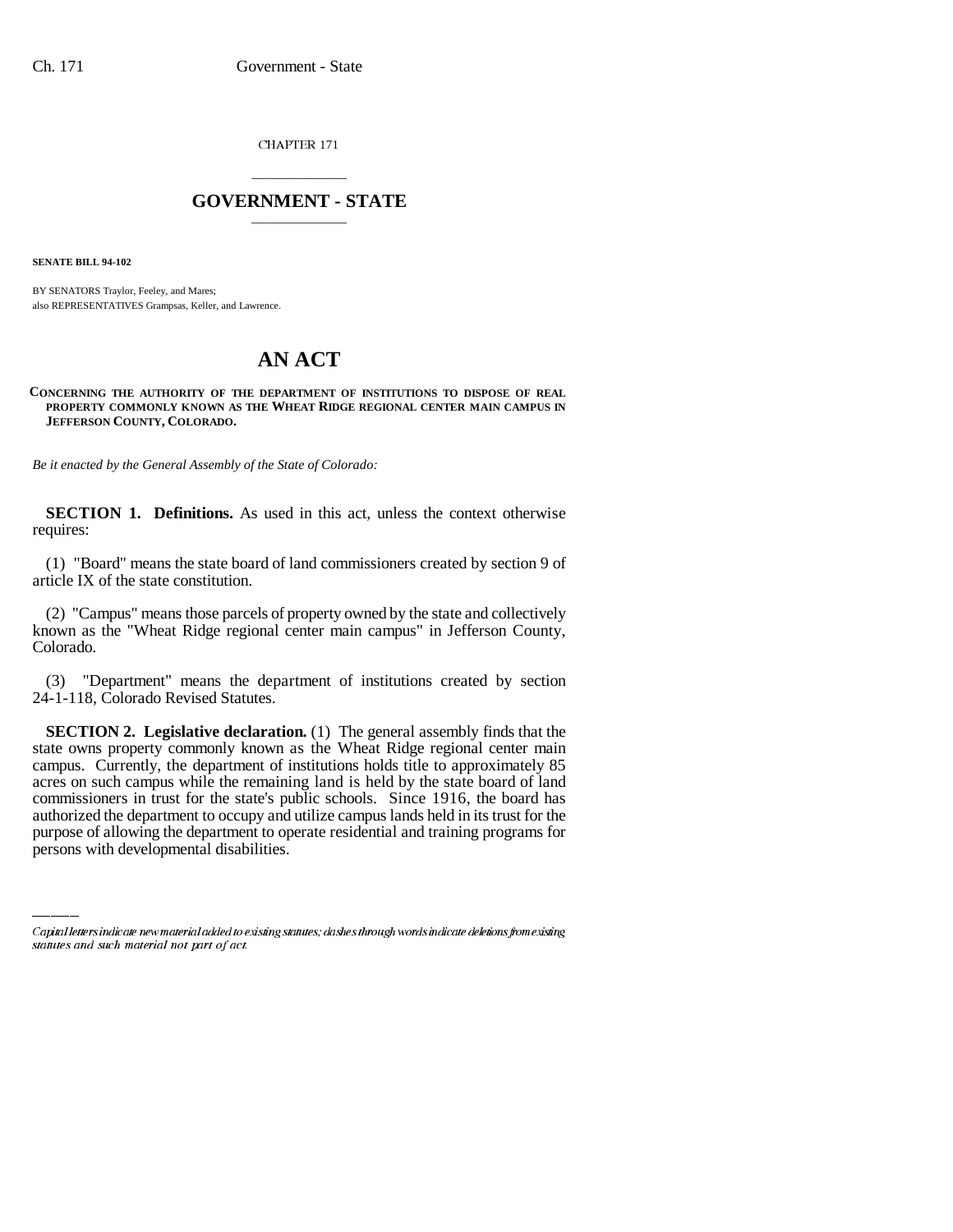Government - State Ch. 171

(2) The general assembly also finds and declares that the interests of the clients currently served by the department on the campus would be better served if the department vacated the campus and relocated its clients to state-operated community-based homes.

(3) The general assembly further finds and declares that it is in the best interest of the state to provide for the department to transfer its interest in campus lands to the board for the purpose of allowing the board to sell, exchange, lease, or otherwise dispose of such property and to utilize the proceeds from such disposition to convert the remaining campus lands to other uses.

**SECTION 3. Authority of department to transfer real property - property description - authority of board to dispose of real property - selection of disposal method - sale at not less than appraised value - nonimpairment of north Jeffco metropolitan recreation and park district lease.** (1) The executive director of the department is authorized to take such steps as are necessary to transfer and convey to the board all right, claim, and title currently held by the department in the following described parcels of real property, including all improvements thereon, located in Jefferson County, Colorado:

## PARCEL 1:

Land currently leased to the north Jeffco metropolitan recreation and park district, legally described as:

The SW 1/4 of the SE 1/4 of Section 9, Township 3 S., Range 69 W., containing 40 acres more or less.

### PARCEL 2:

Beginning at a point on the North line of the Southeast Quarter of the Southeast Quarter (SE1/4 SE1/4) of Section Sixteen (16), Township Three (3) South, Range Sixty-nine (69) West of the Sixth Principal Meridian (6th P.M.), 180 feet East of the West line of said Southeast Quarter of the Southeast Quarter (SE1/4 SE1/4); thence East along said North line of the Southeast Quarter of the Southeast Quarter (SE1/4 SE1/4) 485.35 feet, more or less, to the Northeast corner of the Northwest Quarter of the Southeast Quarter of the Southeast Quarter (NW1/4 SE1/4 SE1/4) of said Section Sixteen (16); thence South along the East line of said Northwest Quarter of the Southeast Quarter of the Southeast Quarter (NW1/4 SE1/4 SE1/4) 167.5 feet to the point of intersection with the North line of the Denver and Intermountain Railroad Company right of way; thence South 74 deg. 24' West along said North line of the Denver and Intermountain Railroad right of way 661.3 feet, more or less, to the point of intersection with the East line of Miller Street, which point is also 30 feet East of the West line of the Southeast Quarter of the Southeast Quarter (SE1/4 SE1/4) of said Section Sixteen (16); thence North along the East line of Miller Street and parallel to the West line of said Southeast Quarter of the Southeast Quarter (SE1/4 SE1/4) 145 feet to a point; thence East 150 feet along a line parallel to and 200 feet South of the North line of said Southeast Quarter of the Southeast Quarter (SE1/4 SE1/4) of said Section Sixteen (16) to a point; thence North 200 feet more or less, along a line parallel to and 150 feet East of the East line of Miller Street to the point of beginning and containing in all 3.3 acres, more or less; also that portion of the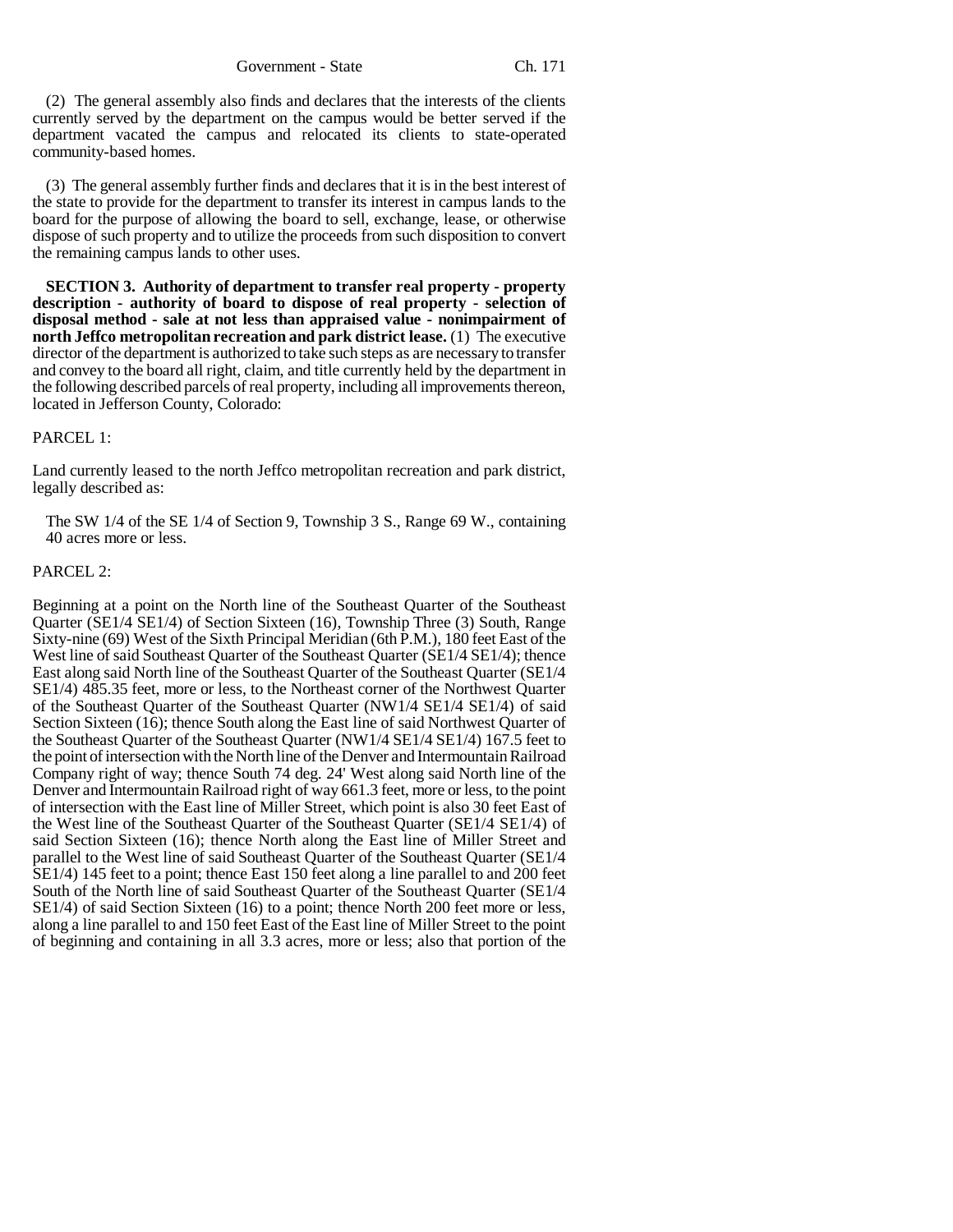#### Ch. 171 Government - State

SE1/4 SE1/4 of Section 16, Township 3 South, Range 69 West of the 6th P.M., Jefferson county, Colorado, which begins at a point on the North line of said SE1/4 SE1/4, which point lies 66.35 feet west of the NE corner of said SE1/4 SE1/4, and is also the intersection of the North line of said SE1/4 SE1/4 with the northerly line of the D & NW railway R of w, as described in Book 125 at page 234; thence West-along the North line of said SE1/4 SE1/4 599 feet; thence South 167.6 feet, more or less, to the northerly line of said D & NW right of way; thence North 74 deg. 22' East along the Northerly line of said right of way 622 feet to the point of beginning. Said parcel contains more or less 1.15 acres.

### PARCEL 3:

The East half of the Southwest Quarter of the Northeast Quarter of Section 16, Township 3 South, Range 69 West, excepting that part lying South of the right of way of the Colorado and Southern Railway. (Approximately 15.72 acres)

PARCEL NO. 2 STATE OF COLORADO

## DESCRIPTION

THE NORTHERLY 522.50 FEET OF THE EAST 26 ACRES OF THE SOUTHEAST 1/4 OF THE NORTHWEST 1/4 OF SECTION 16, TOWNSHIP 3 SOUTH, RANGE 69 WEST OF THE 6TH P.M., COUNTY OF JEFFERSON, STATE OF COLORADO BEING MORE PARTICULARLY DESCRIBED AS FOLLOWS:

COMMENCING AT THE SOUTHEAST CORNER OF THE NORTHWEST 1/4 OF SAID SECTION 16, THENCE N00°13'11"W, ON AND ALONG THE EAST LINE OF SAID NORTHWEST 1/4, A DISTANCE OF 794.95 FEET TO THE OF SAID SECTION 16, THENCE N00°13'11"W, ON AND ALONG THE EAST<br>LINE OF SAID NORTHWEST 1/4, A DISTANCE OF 794.95 FEET TO THE<br>TRUE POINT OF BEGINNING, THENCE S89°37'11"W, AND PARALLEL TO THE NORTH LINE OF SAID SOUTHEAST 1/4 OF THE NORTHWEST 1/4, A DISTANCE OF 859.27 FEET TO A POINT ON THE WEST LINE OF SAID EAST 26 ACRES OF THE SOUTHEAST 1/4 OF THE NORTHWEST 1/4, DISTANCE OF 859.27 FEET TO A POINT ON THE WEST LINE OF SAID<br>EAST 26 ACRES OF THE SOUTHEAST 1/4 OF THE NORTHWEST 1/4,<br>THENCE N00°13'11"W, ON AND ALONG WEST LINE A DISTANCE OF 522.50 FEET TO A POINT ON THE NORTH LINE OF SAID SOUTHEAST 1/4 THENCE N00°13'11"W, ON AND ALONG WEST LINE A DISTANCE OF 522.50 FEET TO A POINT ON THE NORTH LINE OF SAID SOUTHEAST 1/4 OF THE NORTHWEST 1/4, THENCE N89°37'11"E, ON AND ALONG SAID NORTH LINE, A DISTANCE OF 859.27 FEET TO THE NORTHEAST CORNER OF THE NORTHWEST 1/4, THENCE N89°37'11"E, ON AND ALONG SAID<br>NORTH LINE, A DISTANCE OF 859.27 FEET TO THE NORTHEAST CORNER<br>OF SAID SOUTHEAST 1/4 OF THE NORTHWEST 1/4, THENCE S00°13'11"E, ON AND ALONG THE EAST LINE OF SAID NORTHWEST 1/4, A DISTANCE OF 522.50 FEET, MORE OR LESS, TO THE POINT OF BEGINNING.

CONTAINS 448,966 SQ. FEET, 10.3068 ACRES, MORE OR LESS.

PARCEL NO. 3 WILMORE/DRIFTMIER TO STATE OF COLORADO

DESCRIPTION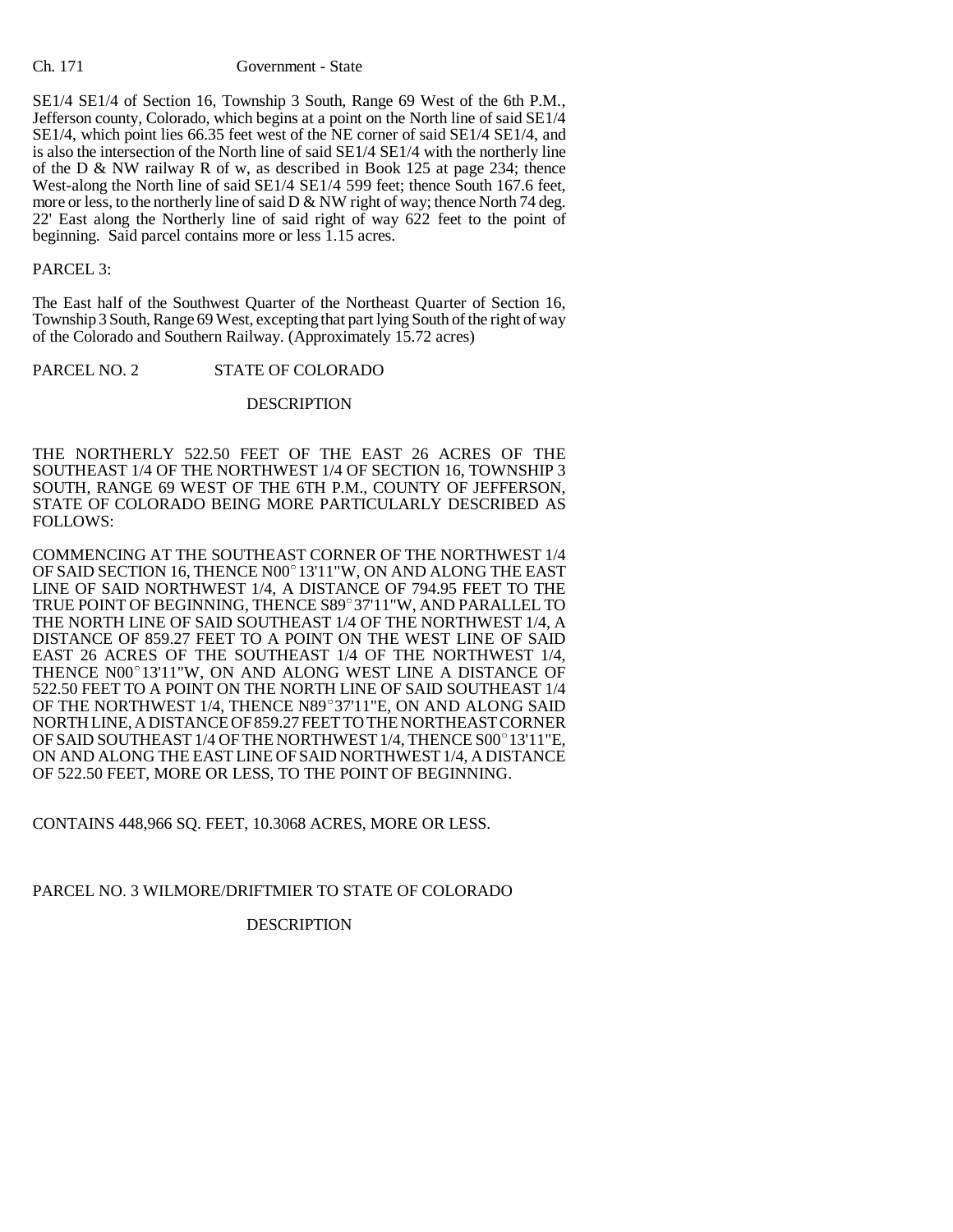ALL THAT PART OF THE WEST 1/2 OF THE SOUTHWEST 1/4 OF THE NORTHEAST 1/4 OF SECTION 16, TOWNSHIP 3 SOUTH, RANGE 69 WEST OF THE 6TH P.M., COUNTY OF JEFFERSON, STATE OF COLORADO LYING NORTH OF THE NORTHERLY RIGHT OF WAY LINE OF RIDGE ROAD, SAID ROAD BEING THE ROAD NORTH OF AND PARALLEL TO THE COLORADO AND SOUTHERN (BURLINGTON NORTHERN) RAILROAD RIGHT OF WAY AND BEING MORE PARTICULARLY DESCRIBED AS FOLLOWS:

COMMENCING AT THE SOUTHWEST CORNER OF THE NORTHEAST 1/4 OF SAID SECTION 16, THENCE N00°13'11"W, ON AND ALONG THE WEST LINE OF SAID NORTHEAST 1/4, A DISTANCE OF 71.25 FEET TO A POINT ON THE NORTHERLY RIGHT OF WAY LINE OF RIDGE ROAD, SAID POINT LINE OF SAID NORTHEAST 1/4, A DISTANCE OF 71.25 FEET TO A POINT<br>ON THE NORTHERLY RIGHT OF WAY LINE OF RIDGE ROAD, SAID POINT<br>ALSO BEING THE TRUE POINT OF BEGINNING, THENCE N00°13'11"W, ON AND ALONG THE WEST LINE OF SAID NORTHEAST 1/4, A DISTANCE OF 1246.20 FEET TO THE NORTHWEST CORNER OF SAID SOUTHWEST 1/4 OF THE NORTHEAST 1/4, THENCE N89°35'34"E, ON AND ALONG THE NORTH LINE OF SAID SOUTHWEST 1/4 OF THE NORTHEAST 1/4, A DISTANCE OF 665.06 FEET TO THE NORTHEAST CORNER OF SAID WEST 1/2 OF THE SOUTHWEST 1/4 OF THE NORTHEAST 1/4, THENCE DISTANCE OF 665.06 FEET TO THE NORTHEAST CORNER OF SAID WEST<br>1/2 OF THE SOUTHWEST 1/4 OF THE NORTHEAST 1/4, THENCE<br>S00° 12'59"E, ON AND ALONG THE EAST LINE OF SAID WEST 1/2 OF THE SOUTHWEST 1/4 OF THE NORTHEAST 1/4, A DISTANCE OF 1068.47 FEET TO A POINT ON THE NORTHERLY RIGHT OF WAY LINE OF SAID RIDGE SOUTHWEST 1/4 OF THE NORTHEAST 1/4, A DISTANCE OF 1068.47 FEET<br>TO A POINT ON THE NORTHERLY RIGHT OF WAY LINE OF SAID RIDGE<br>ROAD, THENCE S74°38'30"W, ON AND ALONG SAID RIGHT OF WAY LINE, A DISTANCE OF 688.90 FEET, MORE OR LESS, TO THE POINT OF BEGINNING.

#### CONTAINS 769,653 SQ. FEET, 17.6688 ACRES, MORE OR LESS.

(2) (a) The board is authorized to sell, exchange, lease, or dispose of the property transferred to the board pursuant to subsection (1) of this section.

(b) The board shall take such steps as are necessary to ensure that the method of disposal selected for such property provides the maximum amount of return to the state.

(c) Any sale, exchange, lease, or disposal conducted by the board pursuant to the authority granted in this subsection (2) shall be at not less than the appraised value of the property as determined by an appraiser who is a member of the Member Appraisal Institute (MAI).

(3) Any document transferring or conveying the property described in subsection (1) of this section shall make provision for the board to assume the department's existing obligations under the lease entered into in August of 1969 between the department and the north Jeffco metropolitan recreation and park district legally described as:

The SW 1/4 of the SE 1/4 of Section 9, Township 3 S., Range 69 W., containing 40 acres more or less.